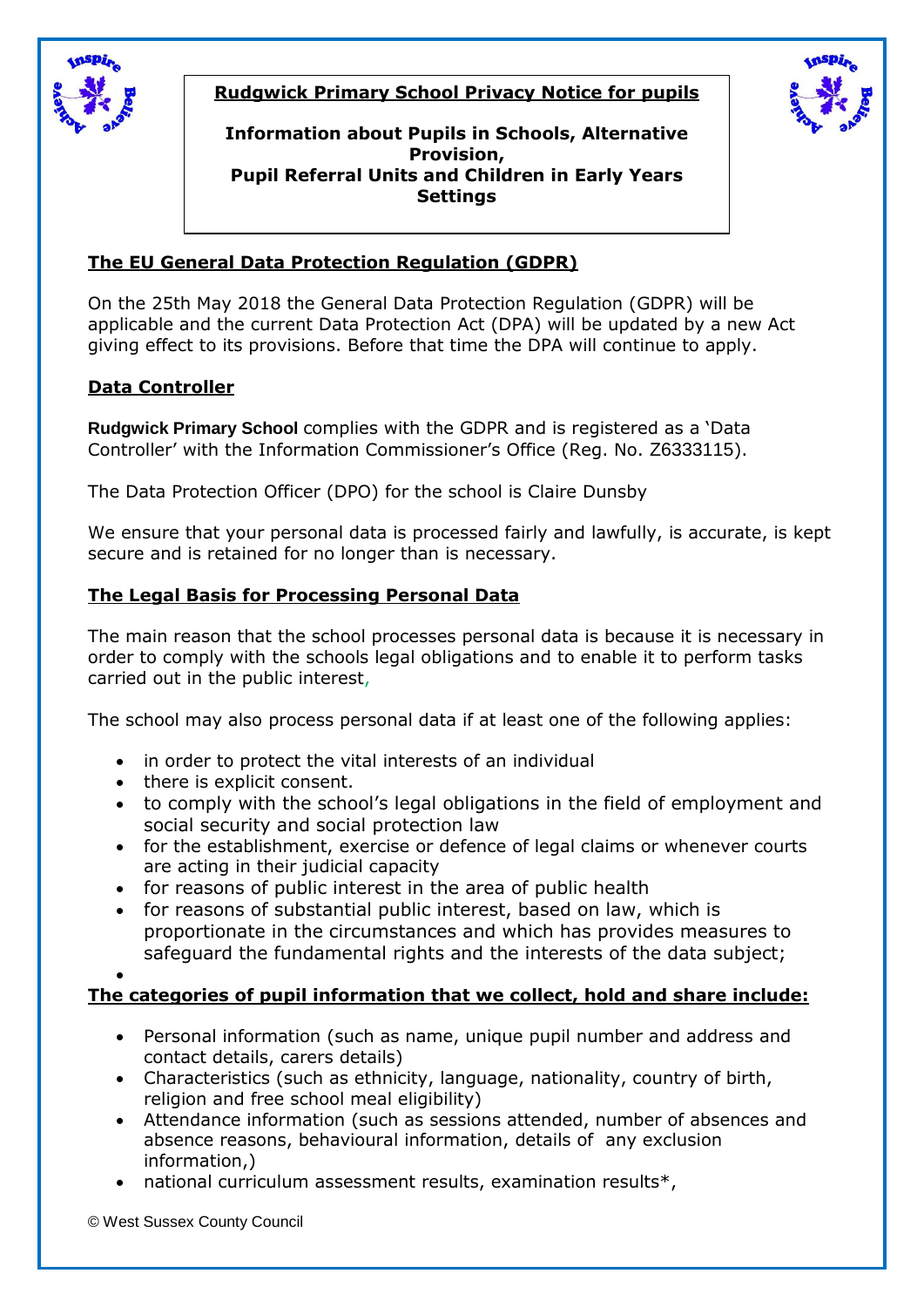- where pupils go after they leave us
- any special educational needs or disabilities as well as relevant medical information.
- $\bullet$

## **How we use information**

We collect and hold personal information relating to our pupils and those involved in their care, we may also receive information from previous schools, the local authority(s) and/or the Department for Education (DfE).

We use this personal data to:

- support our pupils' learning
- support our pupils' welfare
- monitor and report on their progress
- provide appropriate pastoral care;
- assess the quality of our services;
- process any complaints;
- protecting vulnerable individuals;
- the prevention and detection of crime

## **Who we share data with**

We may pass data to:

- the local authority
- Schools that a pupil attends after leaving this school
- The Department for Education (DfE)
- NHS
- third-party organisations, as allowed by law
- agencies that provide services on our behalf
- agencies with whom we have a duty to co-operate

## **For further information about who we share with and why please see APPENDIX A.**

### **Retention Periods**

Personal data will not be retained by the school for longer than necessary in relation to the purposes for which they were collected.

Information will be held in accordance with the Information and Records Management Society Tool Kit for Schools.

<https://irms.site-ym.com/page/SchoolsToolkit>

### **Photographs**

The School may take photographs, videos or webcam recordings of pupils or students for official use, monitoring and for educational purposes. You will be made aware that this is happening and the context in which the photograph will be used.

Photographs may also be taken of those attending a ceremony which may appear in the newspaper. You will be made aware that this is happening and the context in which the photograph will be used.

© West Sussex County Council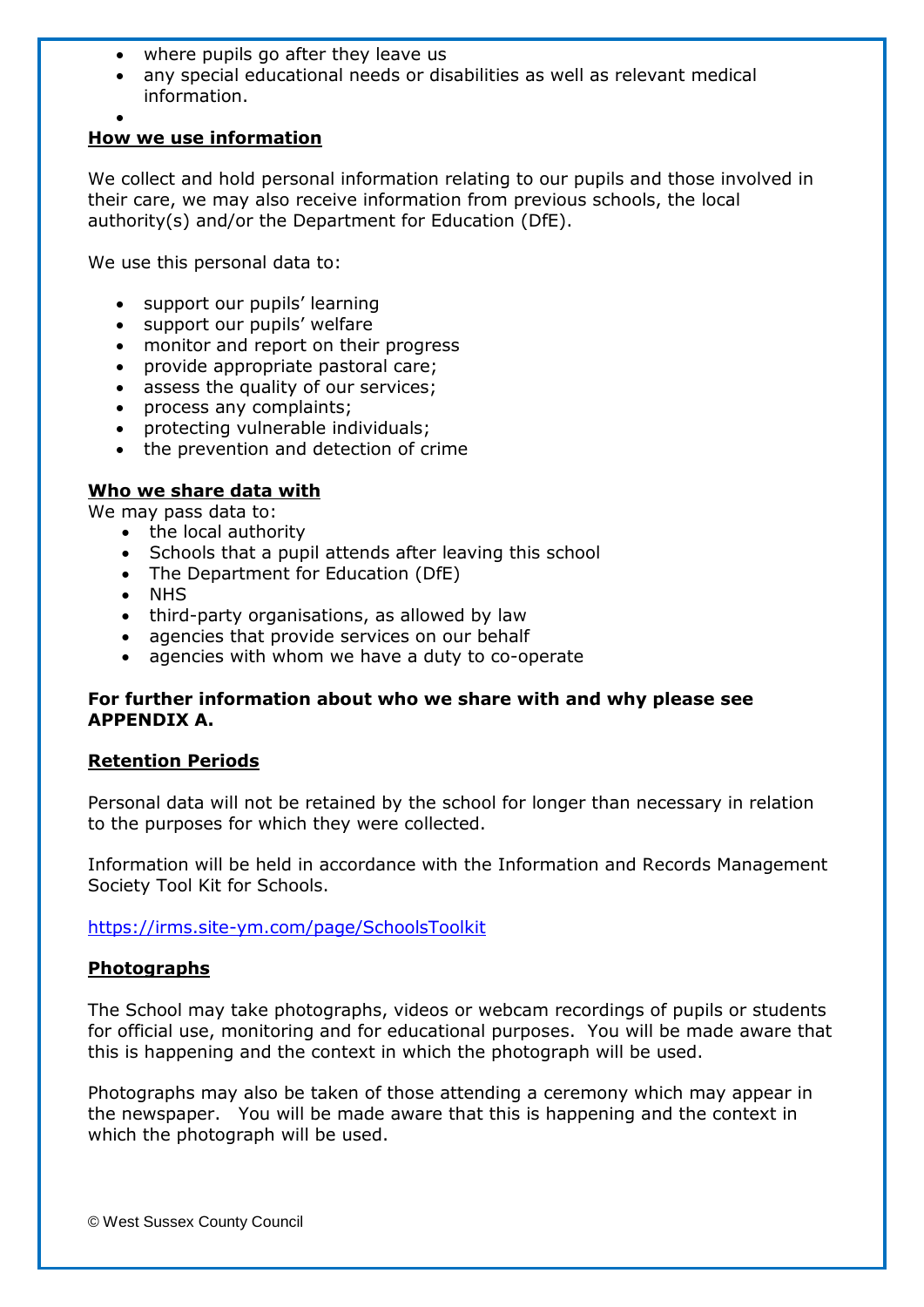Photographs may also be taken of those attending a ceremony which may appear in the newspaper. You will be made aware that this is happening and the context in which the photograph will be used.

## **Rights**

You have the right to:

- 1. be informed of data processing (which is covered by this Privacy Notice)
- 2. access information (also known as a Subject Access Request)
- 3. have inaccuracies corrected
- 4. have information erased
- 5. restrict processing
- 6. data portability (this is unlikely to be relevant to schools)
- 7. intervention in respect of automated decision making (automated decision making is rarely operated within schools)
- 8. Withdraw consent (see below)
- 9. Complain to the Information Commissioner's Office (See below)

To exercise any of these rights please contact the DPO

## **Withdrawal of Consent**

The lawful basis upon which the school process personal data is that it is necessary in order to comply with the schools legal obligations and to enable it to perform tasks carried out in the public interest.

Where the school process personal date solely on the basis that you have consented to the processing, you will have the right to withdraw that consent.

## **Complaints to ICO**

If you are unhappy with the way your request has been handled, you may wish to ask for a review of our decision by contacting the DPO.

If you are not content with the outcome of the internal review, you may apply directly to the Information Commissioner for a decision. Generally, the ICO cannot make a decision unless you have exhausted our internal review procedure. The Information Commissioner can be contacted at:

The Information Commissioner's Office, Wycliffe House, Water Lane, Wilmslow, **Cheshire** SK9 5AF.

© West Sussex County Council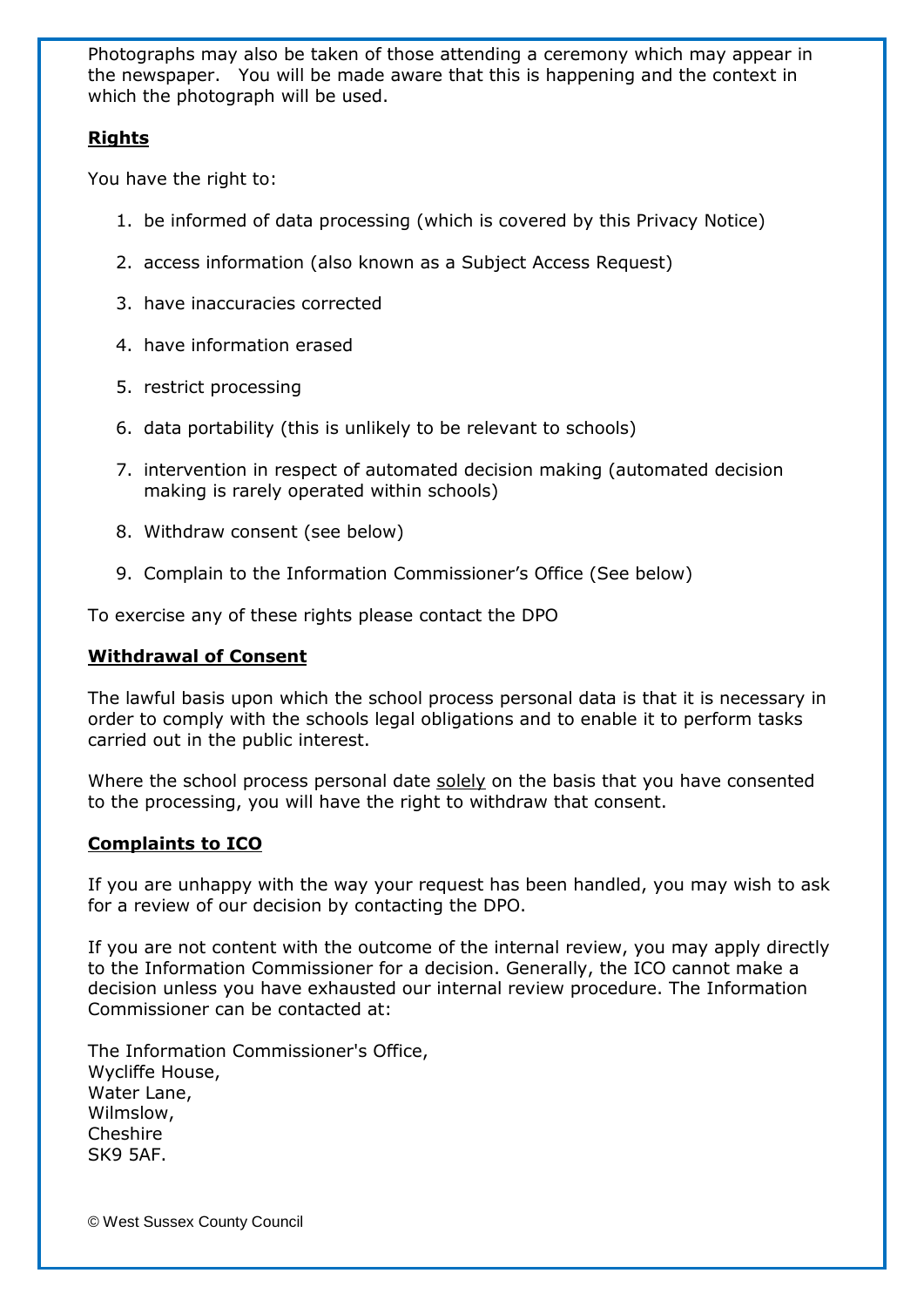## **APPENDIX A**

### **Who we share data with and why**

We do not share information about our pupils with anyone without consent unless the law and our policies allow us to do so.

We share pupils' data with the Department for Education (DfE) on a statutory basis. This data sharing underpins school funding and educational attainment policy and monitoring.

We are required to share information about our pupils with our local authority (LA) and the Department for Education (DfE) under section 3 of The Education (Information About Individual Pupils) (England) Regulations 2013.

To find out more about the data collection requirements placed on us by the Department for Education (for example; via the school census) go to

### [https://www.gov.uk/education/data-collection-and-censuses-for-schools.](https://www.gov.uk/education/data-collection-and-censuses-for-schools)

### The National Pupil Database (NPD)

The NPD is owned and managed by the Department for Education and contains information about pupils in schools in England. It provides invaluable evidence on educational performance to inform independent research, as well as studies commissioned by the Department. It is held in electronic format for statistical purposes. This information is securely collected from a range of sources including schools, local authorities and awarding bodies.

We are required by law, to provide information about our pupils to the DfE as part of statutory data collections such as the school census and early years' census. Some of this information is then stored in the NPD. The law that allows this is the Education (Information About Individual Pupils) (England) Regulations 2013.

### To find out more about the NPD, go to:

[https://www.gov.uk/government/publications/national-pupil-database-user-guide](https://www.gov.uk/government/publications/national-pupil-database-user-guide-and-supporting-information)[and-supporting-information.](https://www.gov.uk/government/publications/national-pupil-database-user-guide-and-supporting-information)

The department may share information about our pupils from the NPD with third parties who promote the education or well-being of children in England by:

- conducting research or analysis
- producing statistics
- providing information, advice or guidance

The Department has robust processes in place to ensure the confidentiality of our data is maintained and there are stringent controls in place regarding access and use of the data. Decisions on whether DfE releases data to third parties are subject to a strict approval process and based on a detailed assessment of:

- who is requesting the data
- the purpose for which it is required
- the level and sensitivity of data requested: and
- the arrangements in place to store and handle the data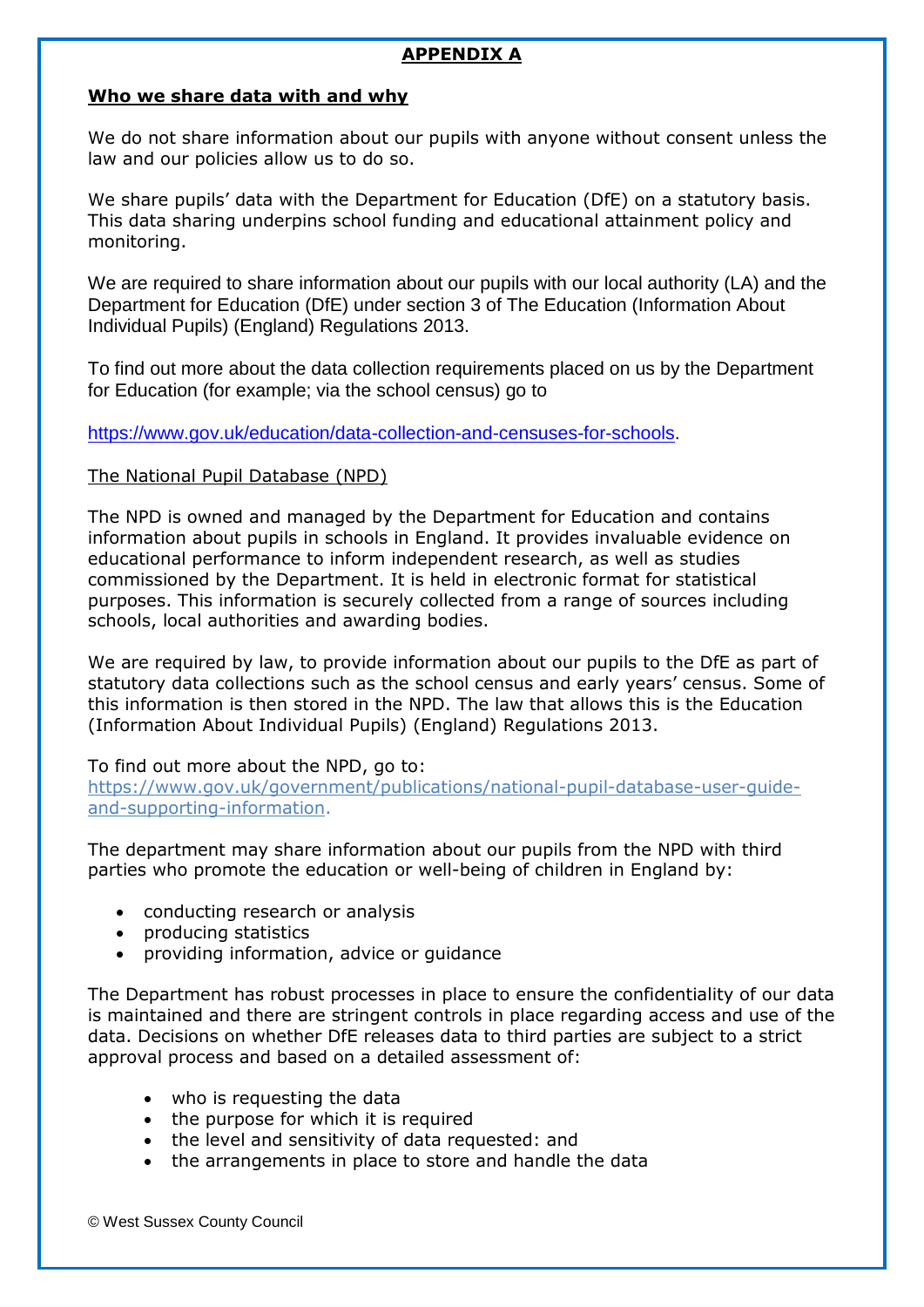To be granted access to pupil information, organisations must comply with strict terms and conditions covering the confidentiality and handling of the data, security arrangements and retention and use of the data.

For more information about the department's data sharing process, please visit:

<https://www.gov.uk/data-protection-how-we-collect-and-share-research-data>

For information about which organisations the department has provided pupil information, (and for which project), please visit the following website:

[https://www.gov.uk/government/publications/national-pupil-database-requests](https://www.gov.uk/government/publications/national-pupil-database-requests-received)[received](https://www.gov.uk/government/publications/national-pupil-database-requests-received)

To contact DfE:<https://www.gov.uk/contact-dfe>

## Clinical Commissioning Groups (CCGs)

We are required, by law, to pass certain information about our pupils to CCGs.

CCGs use information about pupils for research and statistical purposes, to develop, monitor and evaluate the performance of local health services. These statistics will not identify individual pupils. It is necessary for certain health information about children (for example, such as their height and weight) to be retained for a certain period of time (designated by the Department of Health) and requires these CCGs to maintain children's names and addresses for this purpose. CCGs may also provide individual schools and Local Authorities (LAs) with aggregated health information which will not identify individual children.

### Local Authority - education and training

We are required, by law, to pass certain information about our pupils to local authorities.

The LA holds information about young people living in its area, including about their education and training history. This is to support the provision of their education up to the age of 20 (and beyond this age for those with a special education need or disability). Education institutions and other public bodies (including the Department for Education (DfE), police, probation and health services) may pass information to the LA to help them to do this.

The LA shares some of the information it collects with the Department for Education (DfE) to enable them to; produce statistics, assess performance, determine the destinations of young people after they have left school or college and to evaluate Government funded programmes.

The LA may also share information with post-16 education and training providers to secure appropriate support for them. They may also share data with education establishments which shows what their pupils go on to do after the age of 16.

If you want to see a copy of information about you that the LA holds, please contact the Data Protection Officer: [FOI@westsussex.gov.uk](mailto:FOI@westsussex.gov.uk)